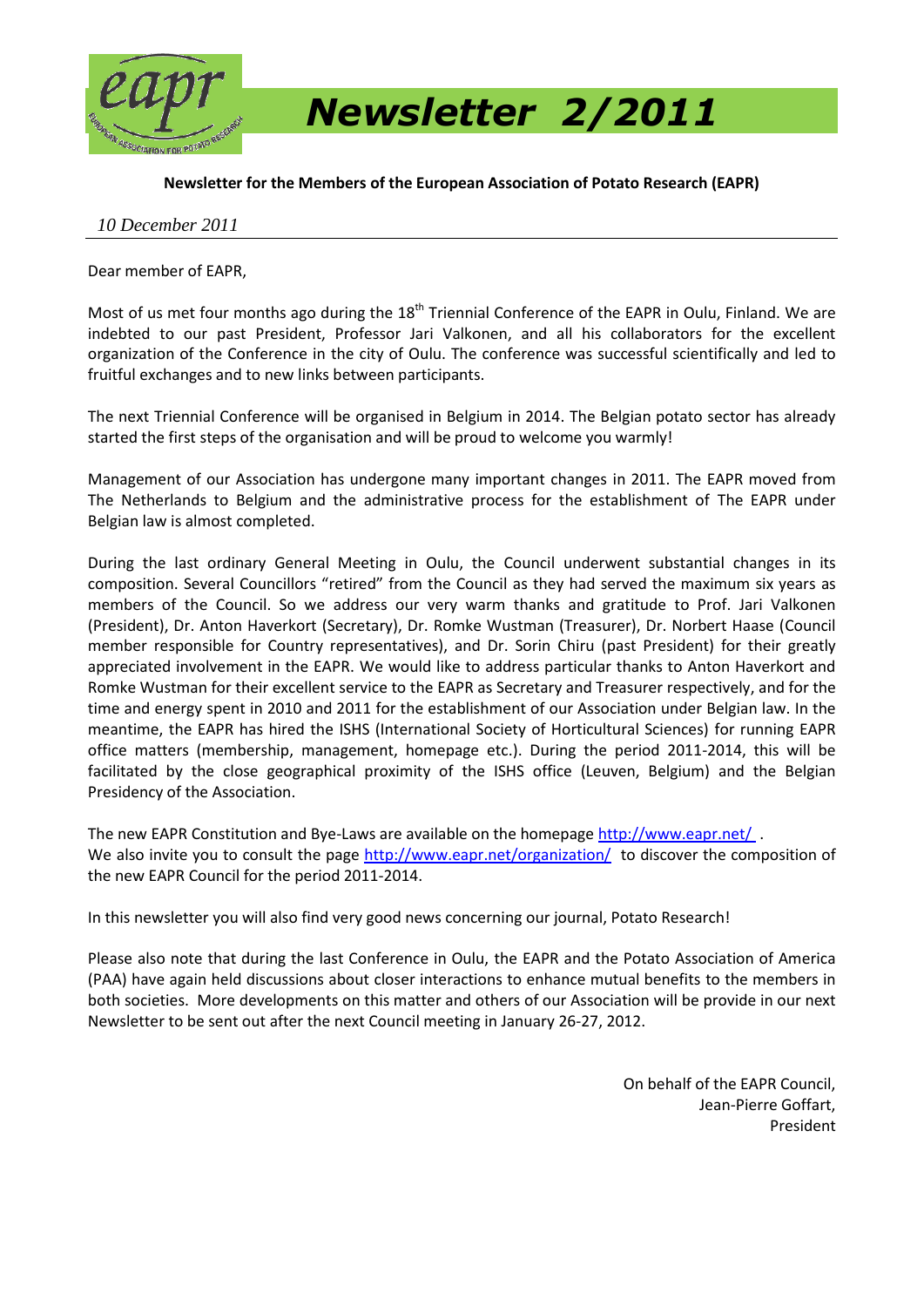### **Very important news from the Editor-in-Chief of Potato Research!**

On behalf of the Editorial director of Springer, the Council of the EAPR and the Editorial Board of Potato Research, I am pleased to announce that we have received notice that Potato Research has been selected for coverage in Thomson Reuter's products and services. This means that Potato Research is back as an ISI indexed and abstracted journal:

- 1. Starting with Vol.52 (1) 2009, Potato Research will be indexed and abstracted in:
	- Science Citation Index Expanded (also known as SciSearch )
	- Journal Citation Reports/Science Edition
	- Current Contents ® /Agriculture, Biology and Environmental
- 2. If all goes well, Potato Research will have an impact factor for 2011, to be published in June 2012, and for the years to come.

We consider this as a very important stimulus to raise the profile of Potato Research. We hope and expect that this will encourage EAPR members and other potato scientists to submit high-quality papers to our journal to the benefit of our readers and subscribers.

Yours sincerely

Paul C. Struik Editor-in-Chief of Potato Research

## **Membership**

Please remember that it is possible to renew your EAPR membership online through the member login at the EAPR website [www.eapr.net.](http://www.eapr.net/) Information about the procedure can be obtained from [info@eapr.net](mailto:info@eapr.net) . Online membership renewal is secure, easy and works in real-time. The payment methods include secure credit card processing or PayPal.

We would like to strongly encourage you to invite your colleagues to join EAPR. The membership application form is available at the EAPR homepage: <http://www.eapr.net/membership/membership-application/>

Being a member of EAPR and paying the annual subscription of 60 Euro offers multiple benefits:

- Online access to Potato Research, Euphytica and American Journal of Potato Research
- Members receive a print copy of Potato Research free of charge
- Members can participate in the Triennial conferences and Section meetings at members' rates
- Members can participate in Annual Meetings of the Potato Association of America at members' rates